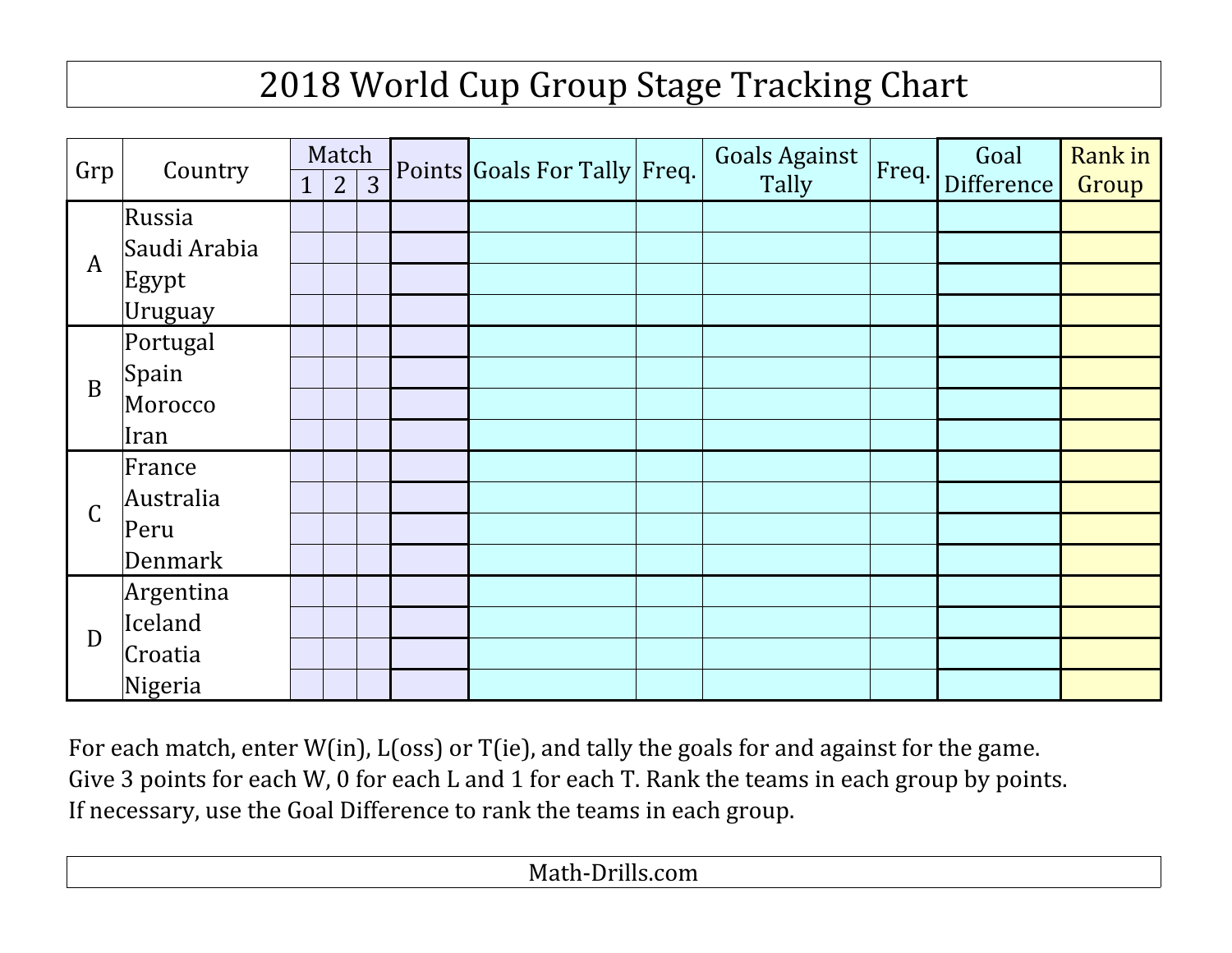## 2018 World Cup Group Stage Tracking Chart

| Grp | Country     | Match          |                |                | Points Goals For Tally Freq. | <b>Goals Against</b> | Freq. | Goal       | Rank in |
|-----|-------------|----------------|----------------|----------------|------------------------------|----------------------|-------|------------|---------|
|     |             | $\overline{1}$ | $\overline{2}$ | $\overline{3}$ |                              | Tally                |       | Difference | Group   |
| E   | Brazil      |                |                |                |                              |                      |       |            |         |
|     | Switzerland |                |                |                |                              |                      |       |            |         |
|     | Costa Rica  |                |                |                |                              |                      |       |            |         |
|     | Serbia      |                |                |                |                              |                      |       |            |         |
|     | Germany     |                |                |                |                              |                      |       |            |         |
| F   | Mexico      |                |                |                |                              |                      |       |            |         |
|     | Sweden      |                |                |                |                              |                      |       |            |         |
|     | South Korea |                |                |                |                              |                      |       |            |         |
|     | Belgium     |                |                |                |                              |                      |       |            |         |
| G   | Panama      |                |                |                |                              |                      |       |            |         |
|     | Tunisia     |                |                |                |                              |                      |       |            |         |
|     | England     |                |                |                |                              |                      |       |            |         |
| H   | Poland      |                |                |                |                              |                      |       |            |         |
|     | Senegal     |                |                |                |                              |                      |       |            |         |
|     | Colombia    |                |                |                |                              |                      |       |            |         |
|     | Japan       |                |                |                |                              |                      |       |            |         |

For each match, enter W(in), L(oss) or T(ie), and tally the goals for and against for the game. Give 3 points for each W, 0 for each L and 1 for each T. Rank the teams in each group by points. If necessary, use the Goal Difference to rank the teams in each group.

Math-Drills.com